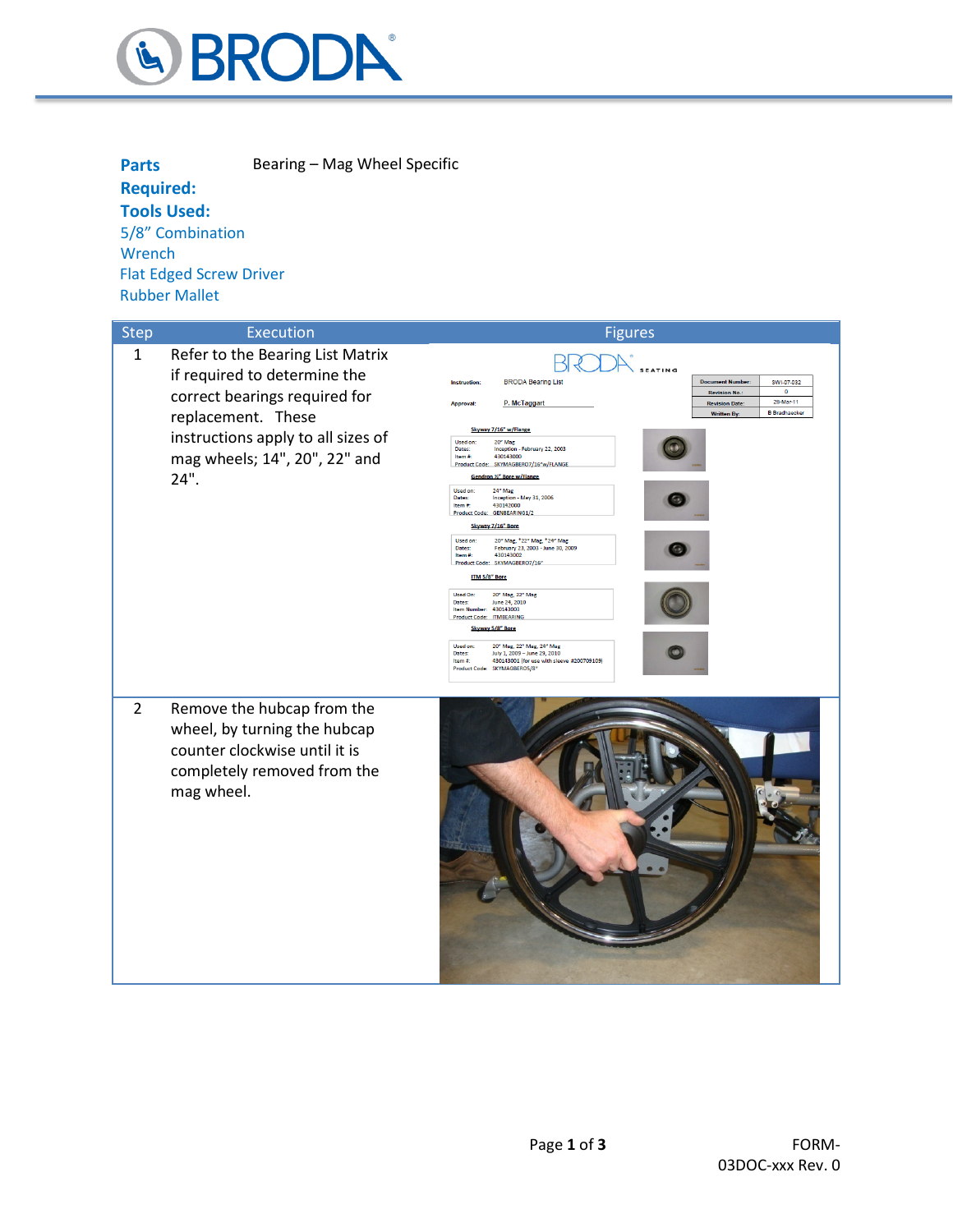

- 3 Using a 5/8" combination wrench, loosen hex screw on the outside of the mag wheel and locknut on the inside of the mag wheel, to completely remove the axle bolt and sleeve from the wheel and the mag wheel from the chair. (Note: Remove both mag wheels if a bearing replacement is required on both mag wheels)
- 4 Lay the wheel on a flat surface. Take a flat edged screw driver and place over top of the bearing and tap it out with a hammer. Turn mag wheel over and repeat on other side to remove second bearing. Repeat on second mag wheel, if required.
- **5** Take the new bearings and tap them into place on both sides with a rubber mallet or soft hammer.